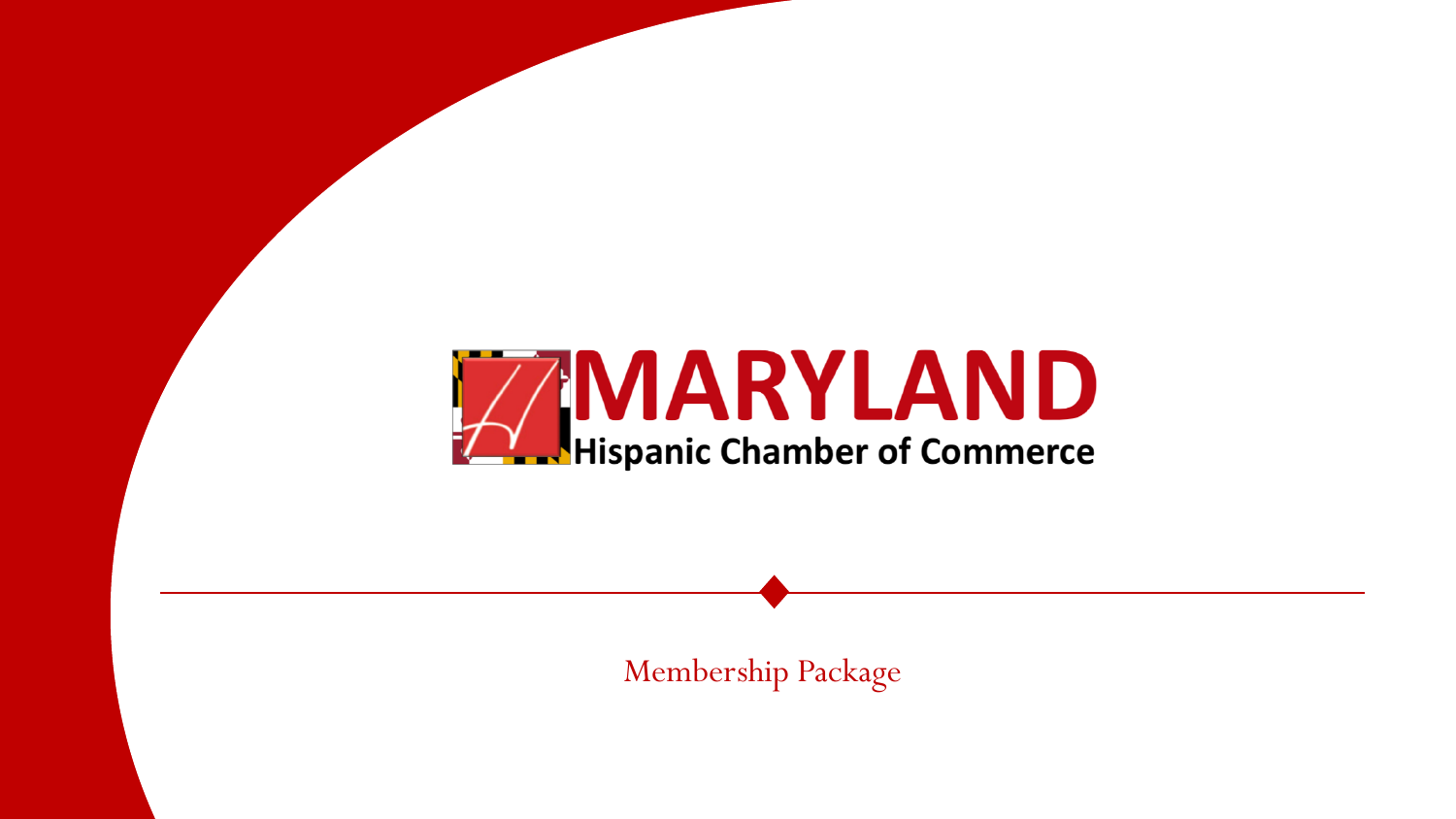Board of Directors

Marco V. Ávila, P.E. – Chairman, CEO

Corina Morga – Vice Chairman of Partnerships

Beverlee Barthel – Vice Chairman

Marcie Castañeda – Secretary

Julie Dellinger, CFA – Treasurer

Gigi Guzman – BAM! Committee Director

Brian Marcos – Membership Director

Javier von Westphalen – Communications Director

Luis O. Cardona – Advisory Director

Daniel Ramos – Board Director

MargiaArgüello – Board Director

Luis Borunda – Ex-Officio

Roger A. Campos – Ex-Officio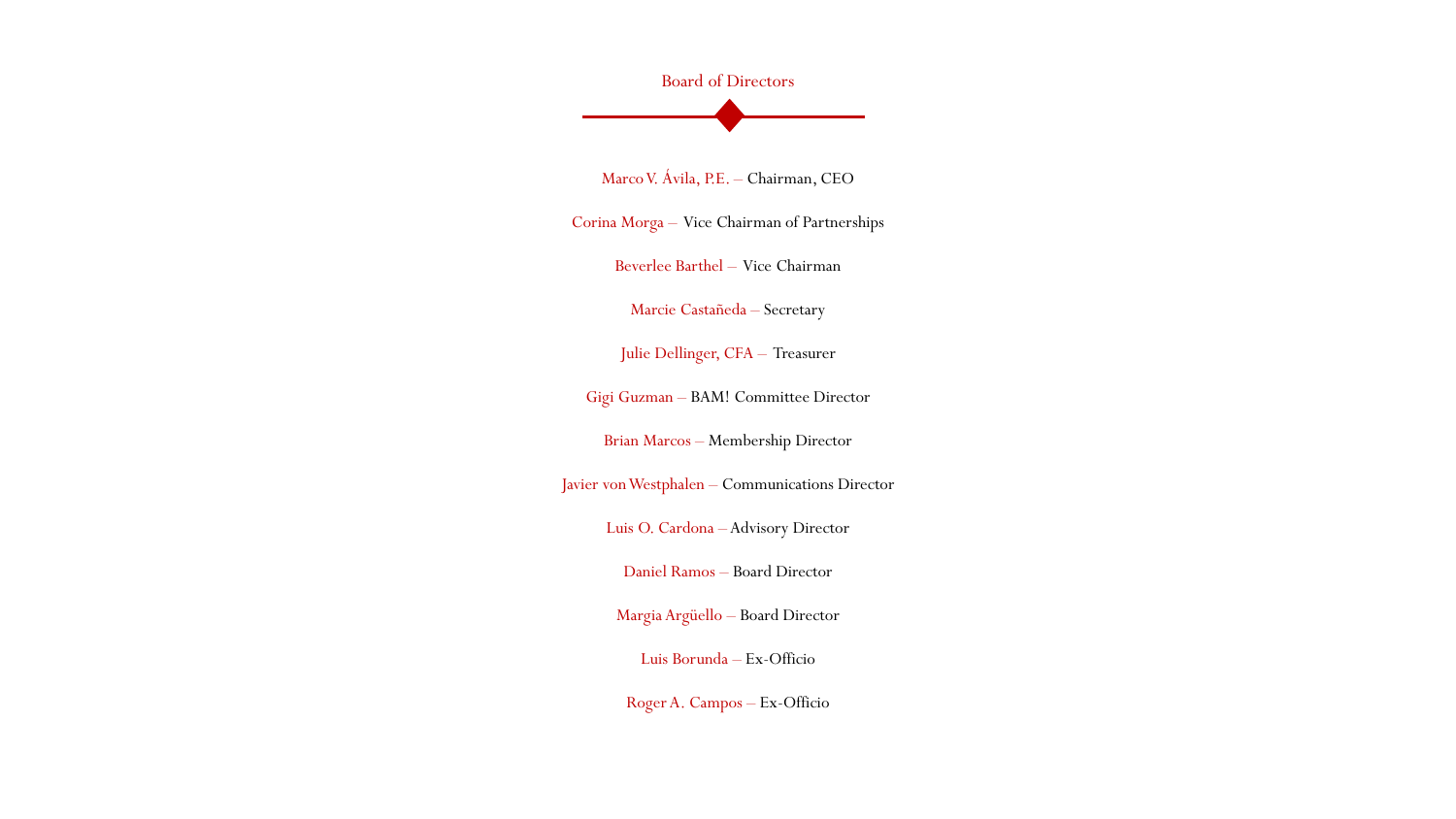

Vision | Purpose | Mission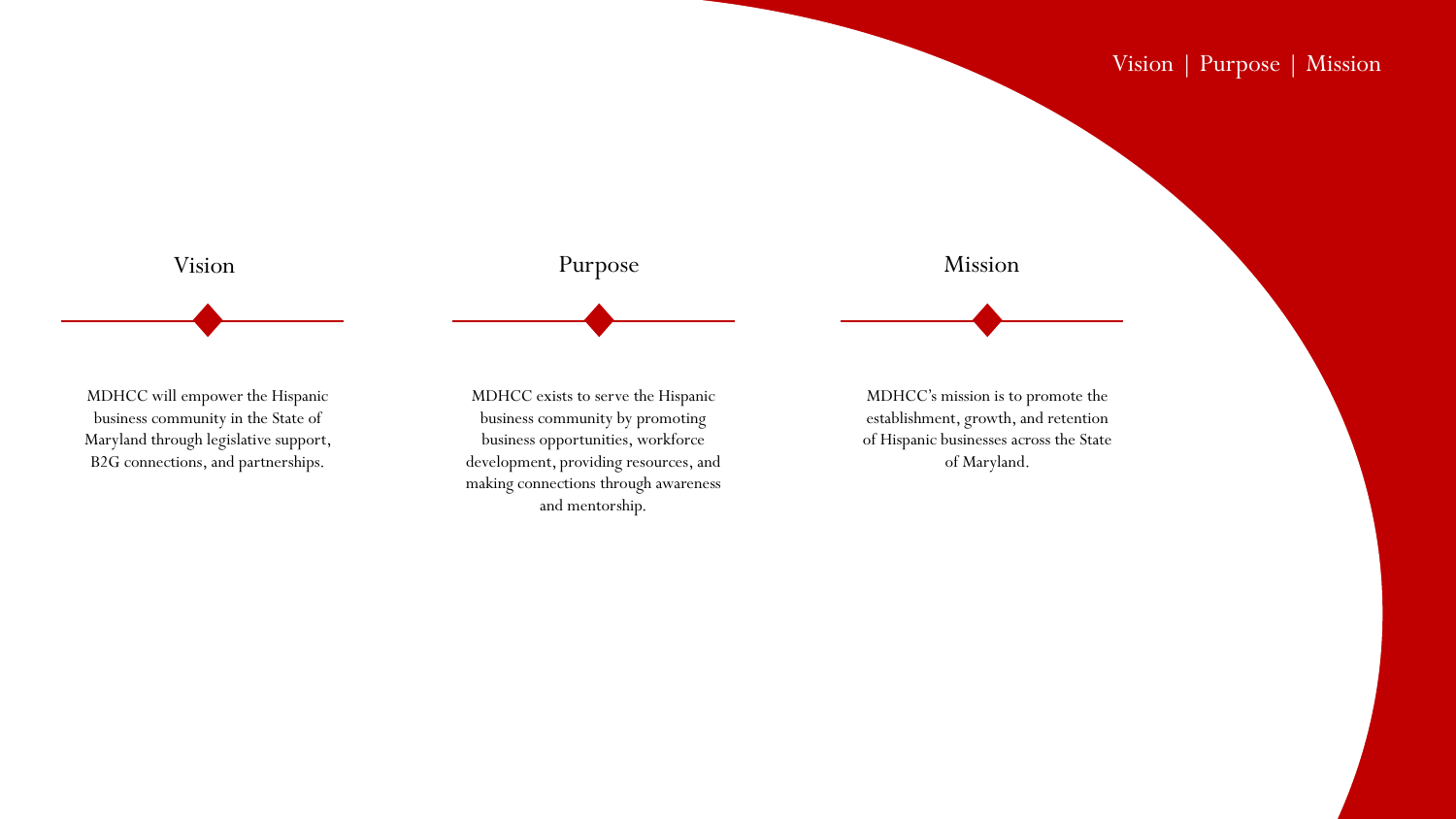# Marco V. Ávila, P.E. | Chairman, CEO



Our future goals include the expansion of the Business-Advocacy-Mentorship (BAM!) program and the creation of programming for entrepreneurs entering the business community. These could not be accomplished without the steadfast and faithful support of friends like you.

Marco V. Ávila, P.E.

Chairman, CEO Maryland Hispanic Chamber of Commerce chair@mdhcc.org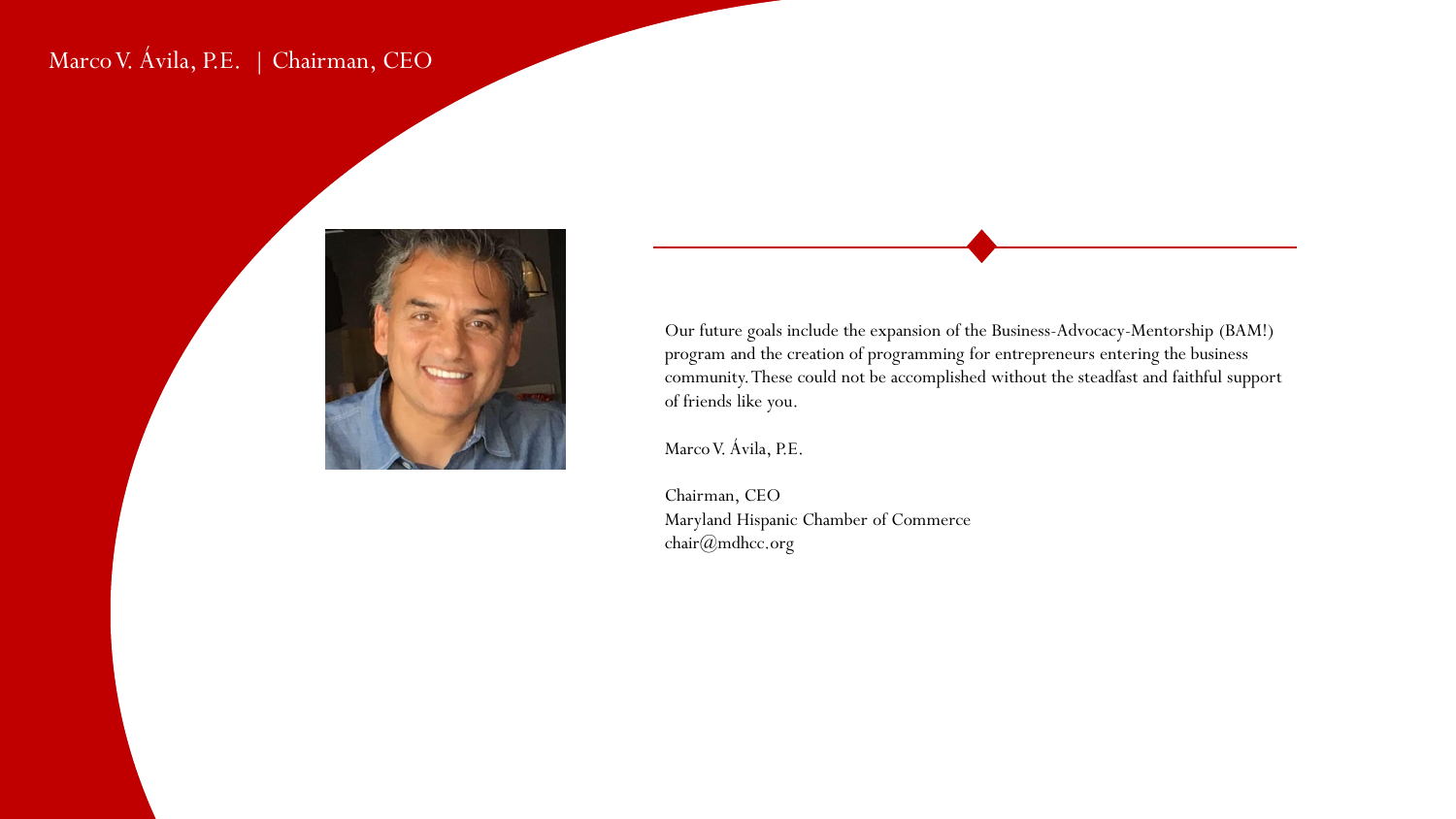Members will have access to various events to grow their customer base, promote business -to -business opportunities, and find access to capital.

### BAM!

Our Business -Advocacy -Mentorship (BAM!) program matches small to mid -sized business owners with MDHCC veterans for one -on -one mentoring, coaching, and advocacy sessions. This program also facilitates connections with MDHCC's larger corporate members to provide access to sub -contracting opportunities.

# Networking Maryland Chamber Federation

As an MDHCC member, you enjoy free membership in the Maryland Chamber Federation and have access to a team of government affairs professionals aggressively and proactively representing businesses throughout the year at the state capitol and in Washington, D.C, reduced member pricing for Maryland Chamber signature events, participation in the Chamber's D.C. Roundup at the U.S. Capitol, General Assembly representation aggregating Chamber "Clout" to oppose initiatives harmful to business and supportive of job growth, and access to the members -only side of the Maryland Chamber website and member directory.

## 8(a) Mentorship

MDHCC members are guided through the federal 8(a) certification process over the course of several seminars. There is also the possibility of equity investments for the 8(a) certified companies.

## Monthly Educational Seminars

MDHCC hosts monthly membership meetings that consist of educational seminars, certification series, and various discussion panels.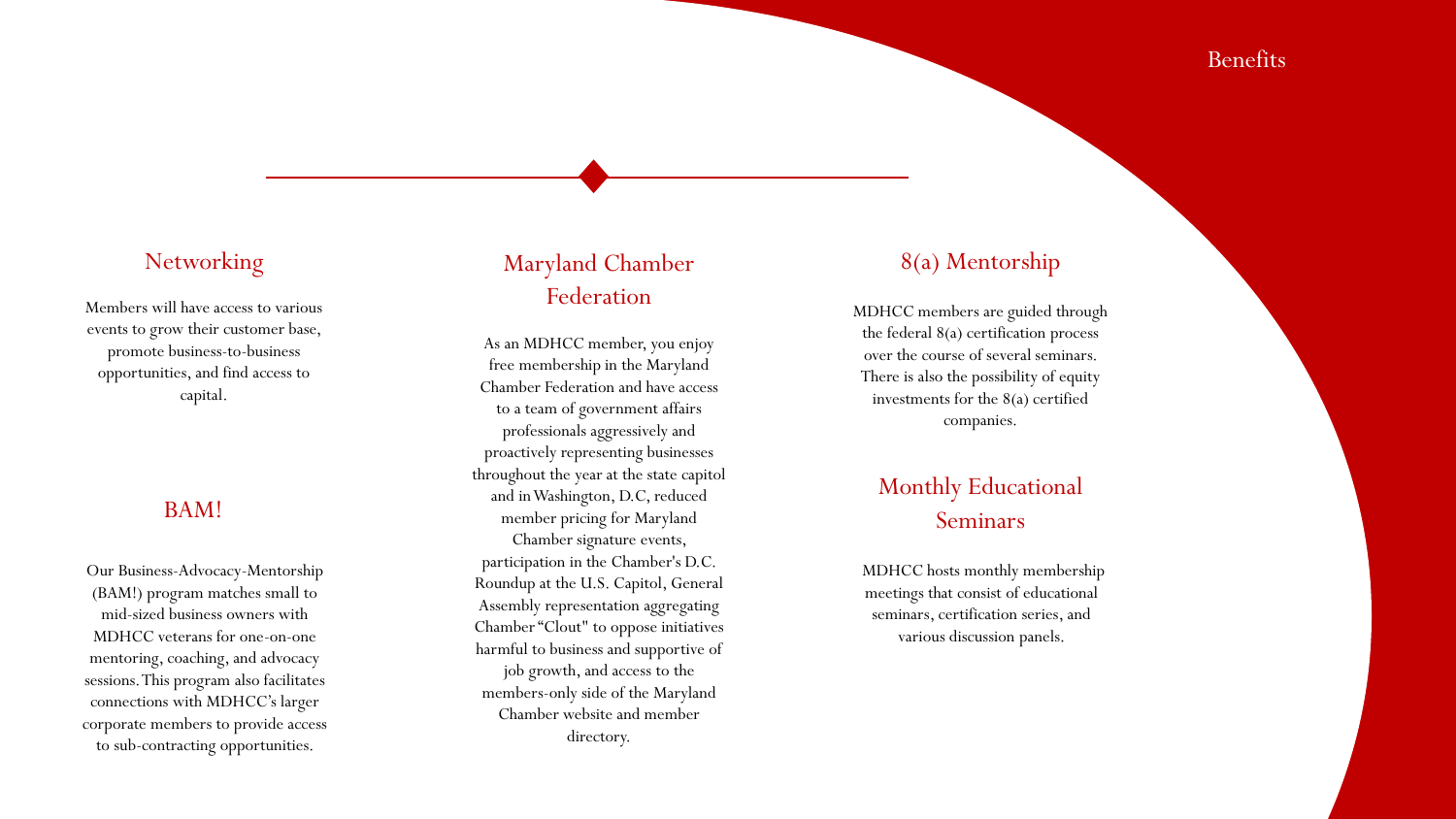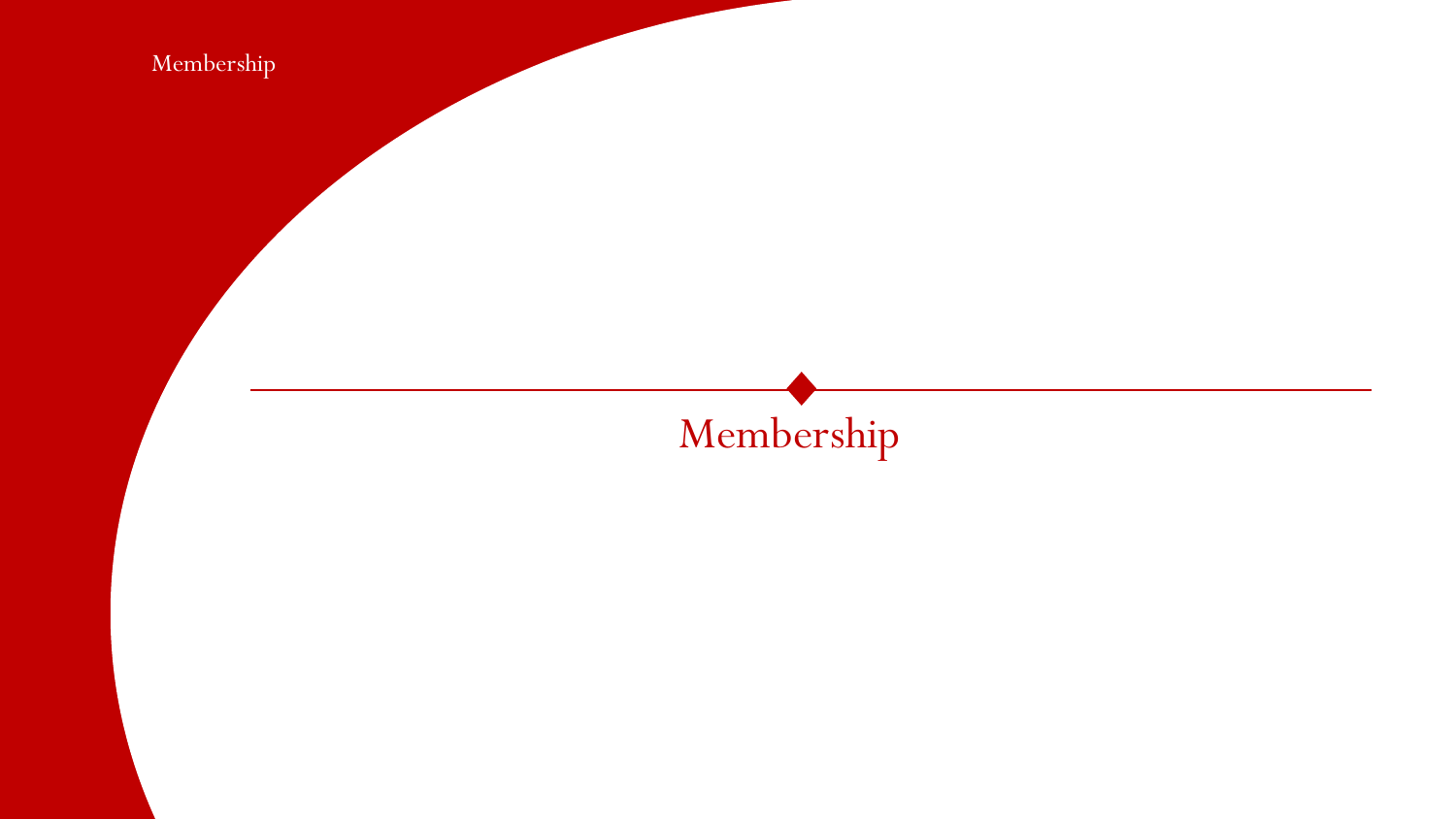(over 1,000 employees)

\$15,000

- Membership for up to 40 employees
- Inclusion in all Marketing initiatives
- Support and representation with legislative efforts
- Discounted registration fees for all MDHCC events
- Discounted membership for the Engineers Society of Baltimore (Engineers Club)
- BAM! Roundtable discounted membership
- Maryland Chamber Federation FREE membership
- Access to job postings, resumes, and member directory
- (Non-profits/Academia Rate: \$7,500)

#### Elite Partner

(501-1,000 employees)

\$10,000

- Membership for up to 20 employees

- Inclusion in all Marketing initiatives

- Support and representation with legislative efforts
- Discounted registration fees for all MDHCC events
- Discounted membership at the Engineers Club of Baltimore
- BAM! Roundtable discounted membership
- Maryland Chamber Federation FREE membership
- Access to job postings, resumes, and member directory
- (Non-profits/Academia Rate: \$5,000)

#### Business Leader

#### (101-500 employees)

\$5,000

- Membership for up to 10 employees
- Inclusion in all Marketing initiatives
- Support and representation with legislative efforts
- Discounted registration fees for all MDHCC events
- Discounted membership at the Engineers Club of Baltimore
- BAM! Roundtable discounted membership
- Maryland Chamber Federation FREE membership
- Access to job postings, resumes, and member directory
- (Non-profits/Academia Rate: \$2,500)

#### Community Partner

### (10-100 employees)

#### \$1,000

- Membership for up to 5 employees
- Inclusion in all Marketing initiatives (video, social media, website, print)
- Discounted registration fees for all MDHCC events
- Discounted membership for the Engineers Society of Baltimore (Engineers Club)
- BAM! Roundtable discounted membership
- Maryland Chamber Federation FREE membership
- Access to job postings, resumes, and member directory
- (Non-profits/Academia Rate: \$500)

#### Principal Member

#### (2-9 employees)

#### \$200

- Membership for 1 employee
- Inclusion on social media and website
- Discounted registration fees for all MDHCC events
- Discounted membership for the Engineers Society of Baltimore (Engineers Club)
- BAM! Roundtable discounted membership
- Maryland Chamber Federation FREE membership
- Access to job postings, resumes, and member directory
- (Non-profits/Academia Rate: \$100)

### Individual Member

#### \$50

- Inclusion on social media and website
- Discounted registration fees for all MDHCC events
- Discounted membership for the Engineers Society of Baltimore (Engineers Club)
- BAM! Roundtable discounted membership
- Maryland Chamber Federation FREE membership
- Access to job postings, resumes, and member directory
- (Academia Rate: \$25)

### Event Sponsorships are available. Please contact info@mdhcc.org.

# **Chairman's Circle Community Partner**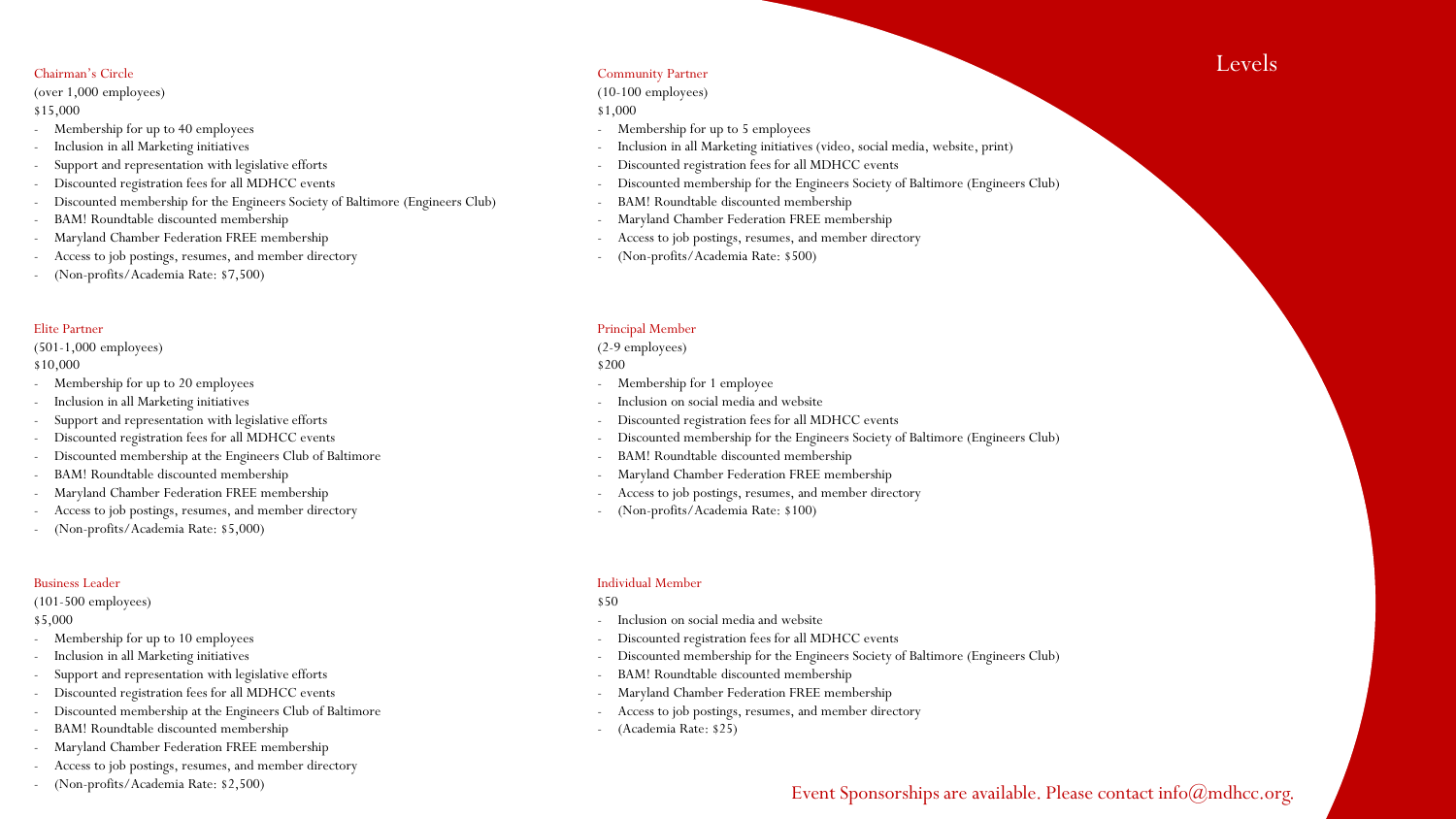Regions

MDHCC envisions operating in every region of the State by 2025!

CARROLL HARFORD CECIL GARRETT BALTIMORE LEIMORE CITY KENT QUEEN ANNE'S NNE ARUNDEL BLUE – Greater Baltimore RED – Capital Area GREEN – Southern ORANGE –Western **HARLES** DORCHESTER YELLOW – Eastern Shore**WCOMICO** 

WORCESTER

SOMERSET